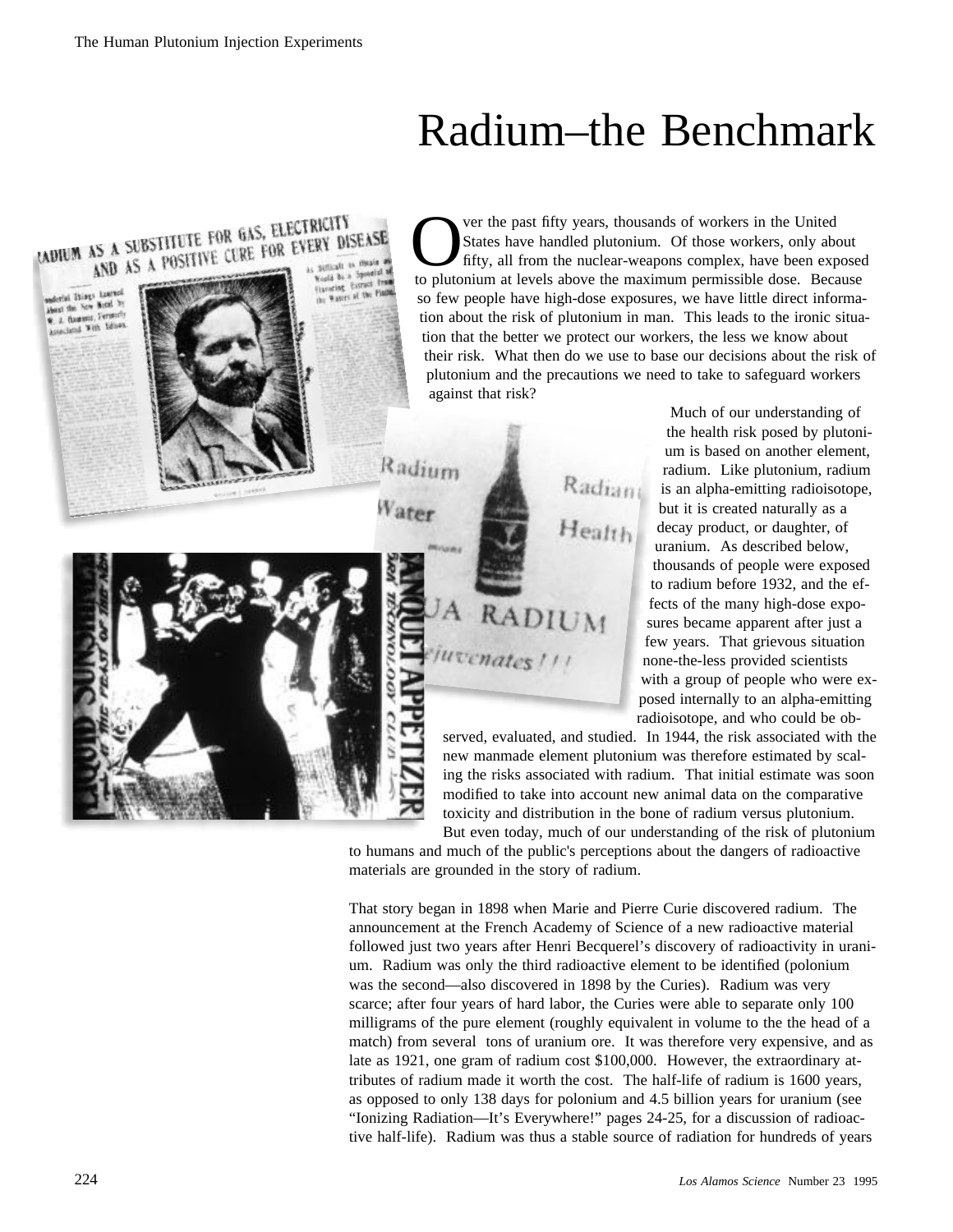# for Alpha Emitters

with an intensity three-thousand times greater than an equal amount of uranium. In other words, radium combined a long life with radioactive intensity far better

than the other known radioactive materials, and it was eagerly put to a great number of uses.

Cancer treatment was among the earliest and most beneficial applications of radium. The idea derived from an incident that occurred in 1901 in which Becquerel, eager to carry out some impromptu demonstrations, carried a tube of radium that was loaned to him by the Curies in his shirt pocket for six hours. Ten days later, he developed a small erythema, or reddening of the skin, identical to that produced by x rays. It was clear that emanations from the radium sample could affect skin tissue, and that perhaps, like x rays, such emanations could be used as a treatment for cancer.

That idea proved to be successful, and in 1906, the Biological Laboratory of Paris for the practice of "radium therapy" was established. Applicators containing radium salts were applied directly to the surface of benign and malignant tumors to shrink or eliminate them. Such use of radium dramatically improved the quality of many lives (see Figure 1) and helped found the modern medical field of radiotherapy. However, the radiation



that penetrated the applicators were mainly gamma rays from the radioactive daughters of radium decay. Once other gamma-ray-emitting radioisotopes, such as cesium-137, became available from nuclear reactors during the 1960s, the use of radium as a radiation source for cancer treatment gradually declined and eventually ended.

During its heyday, however, radium's use as a cure for cancer was widely publicized in the press. The element assumed an aura that was both mysterious and fascinating, and it was celebrated in Europe and America. Audiences drew around storytellers describing the danger of radium's emanations, while at the same time, it was touted as a miracle cure for many diseases. The young indulged themselves with radium-laced candies and sodas. Women sought youthful beauty in radium-containing facial creams, while the fatigued restored their vigor

**Marie Curie (1867-1934), photo taken circa 1920.** 

**Inset: Pierre Curie (1859-1906).**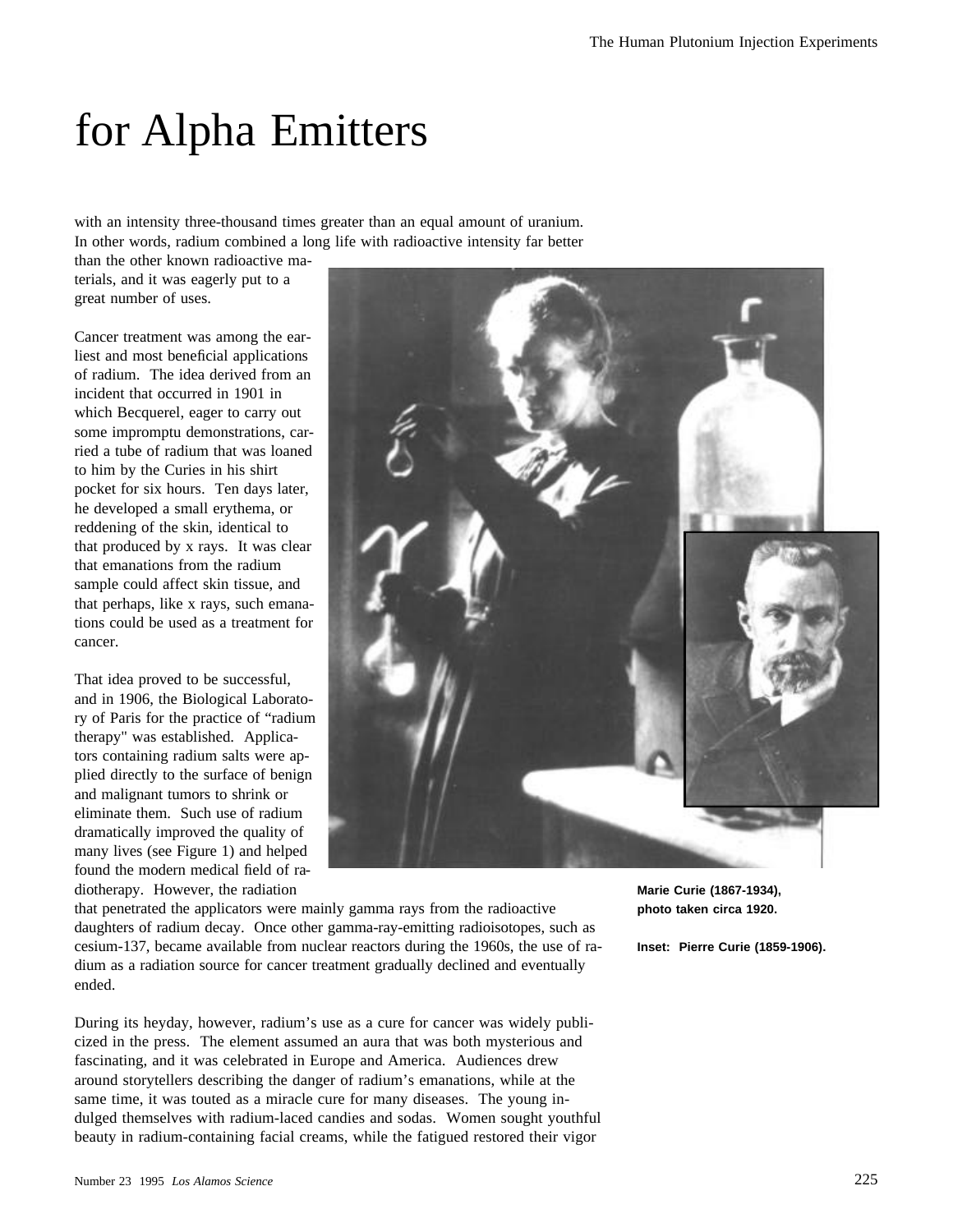in radium baths. For the early part of the 20th century, radium enjoyed a tremendous, albeit curious, popularity.

But that popularity gradually turned to disdain. In 1925, a man fraudulently titled "Dr." William Bailey patented and promoted a nostrum of radium-laced water called Radithor. Bailey seems to have been motivated by a desire for easy money



as well as a personal obsession with radioactivity. His oral medication, a solution containing the two radium isotopes radium-226 and radium-228 (the latter called mesothorium), was touted as a cure for "dyspepsia, high blood pressure, impotence, and more than 150 other 'endocrinologic' maladies." Whatever truth lay in those claims, Radithor in large quantities proved lethal. In 1927, Eben Byers, a millionaire socialite and ama-

#### **Figure 1. A Miracle Cure Brought about through Radium Treatments**

**These three photographs show the miraculous results that were obtained using radium applicators. The first image is a baby girl immediately before radium treatment in December 1923. The next two photographs show the young girl in April 1926 and then at 10 years old. She was treated at the Institut-Curie, Paris. (Reprinted wih permission from the Institut-Curie, Paris.)**

teur golf champion, began to take Radithor on the recommendation of a physician to treat the chronic pain in his arm. Byers reported feeling rejuvenated and invigorated by the nostrum. However, in 1932, four years and about 1000 to 1500 bottles of Radithor later, Eben Byers died, having suffered severe anemia and weight loss, massive destruction of the bone in his jaw, skull, and entire skeleton, and finally kidney and bone-marrow failure.

National press coverage of Eben Byers' horrible death brought the danger of internal deposits of radium to the attention of the general public. It also inspired the Food and Drug Administration to campaign for broader jurisdiction over the uses of radium. Although that outcome was a very positive result from Byers' death, it is painful to realize that his death was avoidable. Two years prior to Byers' ingestion of his first bottle of Radithor, the health risks associated with radium had been identified within a select group of radium workers, and "radium poisoning" had been recognized as a deadly occupational hazard. The story of the radium dial painters is a tragic, yet crucial episode, in the development of radioactive risk assessment.

During World War I paint containing radium was widely used to make self-luminous dials for watches, clocks, and military instruments. The "glow-in-the dark" paint was first developed in Germany around 1908 and began to be made in the United States by about 1913. This "self-luminous compound," as it was frequently called, contained fine crystals of zinc sulfide mixed with radium salts. When alpha particles from radium collided with molecules of zinc sulfide, the latter would "scintillate," or emit light.

When the United States entered the war in 1917, a factory in Orange, New Jersey, became a major supplier of radium-dial instruments to the military. The factory employed hundred of workers, most of whom were very young women. Those women were in the practice of "tipping" their brushes, that is, using their lips to shape the brush into a sharp point, which enabled them to paint fine lines and numerals. As a result, many women inadvertently ingested small but significant quantities of radium. From 1922 to 1924, nine young dial painters, most of whom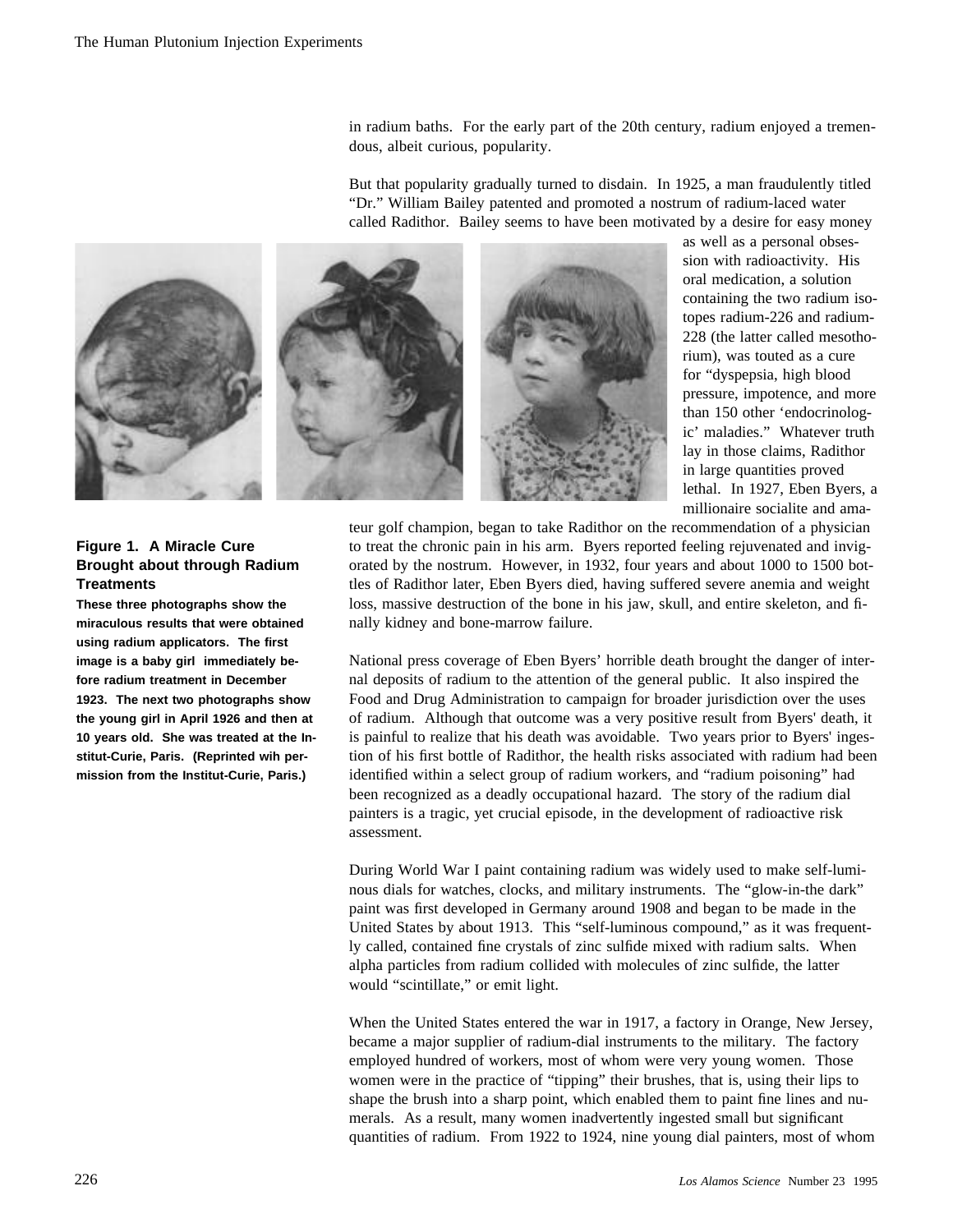Mass number



#### Mass number



#### Radium and Mesothorium

chemical properties, they belonged to different radioactive decay chains and had distinct radioactive characteristics. Unlike radium, which was the sixth daughter in the uranium-238 decay chain with a 1600 year halflife, mesothorium was the first daughter of thorium-232 and decayed with a 6.7 year half-life.

Mesothorium became commercially available in about 1916 as a by-product of the thorium "gas mantle" industry. By 1917, both radium and mesothorium were primary ingredients of a self-luminous paint that the military used to produce glow-in-thedark instrument faces. Mesothorium was preferred to radium because it was cheaper, but the supply of mesothorium was erratic. Some batches of paint contained only radium whereas others had a high proportion of mesothorium. This variability in the isotopic composition of the paint became an issue when it was discovered that the paint was a severe health hazard and attempts were made to correlate a person's physiological harm with the amount of radium retained in that person's body. Mesothorium activity decreased more rapidly than that of radium due to its much shorter half-life. Consequently, when body-burden measurements were made years after intake, the mesothorium activity was very low and couldn't be distinguished from the radium activity. Not until the late 1950s, when high-resolution gammaray detectors became available, could the residual mesothorium be measured and accurate doses be determined. Those doses were within the same range as the radium-226 doses, and thus they did not alter the radium standard, which had been set in 1941 with a large margin of safety relative to the radium-226 doses that were known at that time.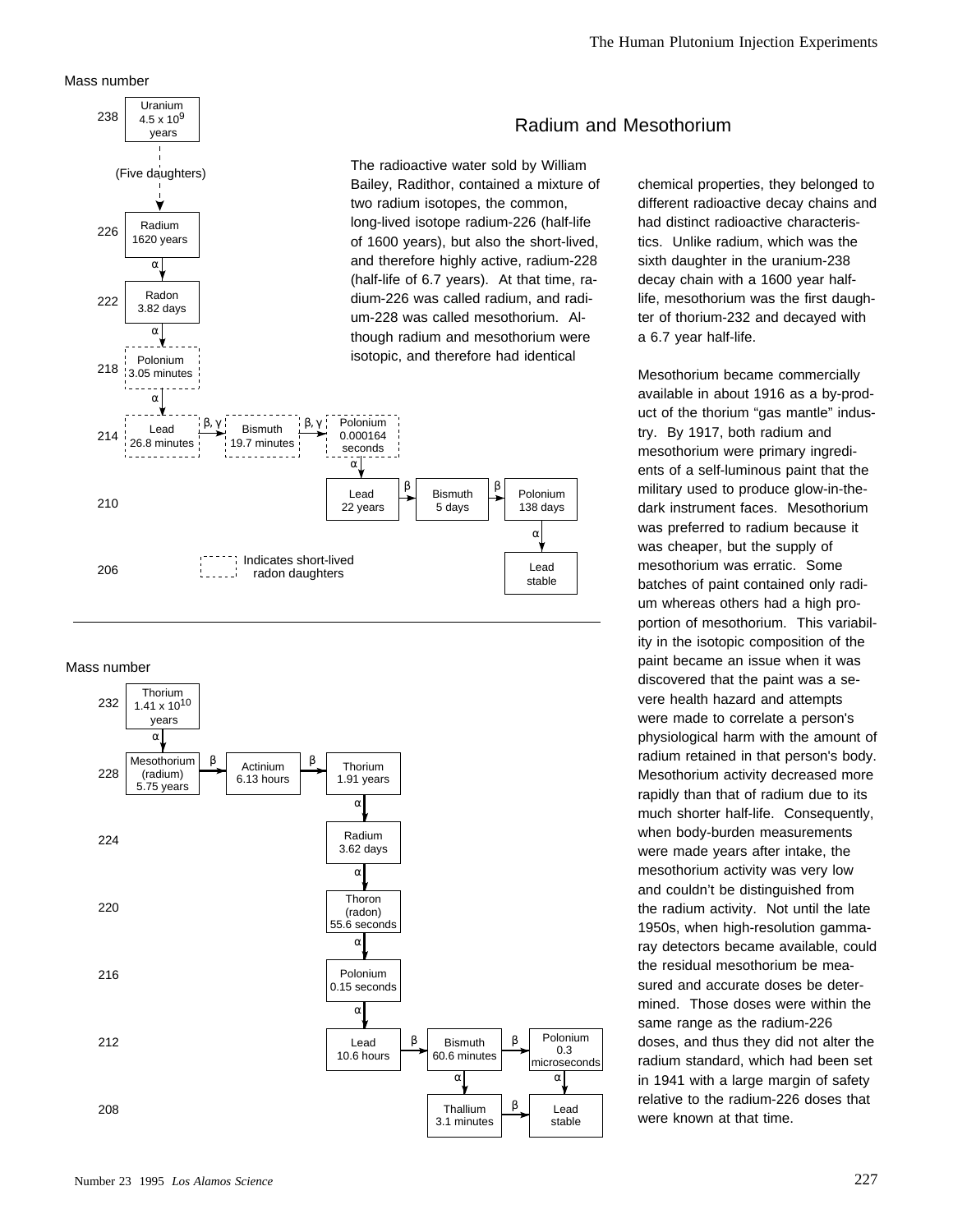had been diagnosed with oral lesions, necroses of the jaw, and anemia, died early and painful deaths.

That ominous coincidence prompted a very quiet, factory-management-sponsored investigation in 1924. In 1925, a second (though this time not so quiet) investigation was conducted by Dr. E. L. Hoffman, a physician working on behalf of the New Jersey Consumers' League. Hoffman suggested that the deaths signaled a new occupational disease probably caused by the radioactive materials in the paint.



**Young women in the radium-dial painting industry in the 1920s.**

> Dr. Harrison S. Martland, the local county's chief medical examiner, began an independent investigation of Hoffman's hypothesis. He examined two young dial painters with jaw necrosis and severe anemia, and when they died some months later, Martland performed the autopsies. He found radioactivity in both bodies. Martland also discovered radioactivity in the body of a company physicist who died at about the same time. He studied five other patients with symptoms of jaw necrosis and anemia, and based on the detection of radon gas (a decay product of radium) in their breath, diagnosed them as probably having the new disease. The findings of the three investigations were published in 1925, and all came to the same conclusion: The ingestion of radioactive materials in the luminous paint was the probable cause of a new type of occupational poisoning. Although the diagnosis and the conclusion were initially resisted by company members and others, more deaths quickly confirmed that the cause of the disease was poisoning by either the inhalation or ingestion of radium compounds. The habit of licking the brushes was forbidden, and other practices at the dial-painting plants were sufficiently modified such that very few new cases of occupational radium poisoning occurred after 1930.

> Dr. Martland, in his 1925 paper, was correctly able to outline the origin, symptoms, and pathology of radium poisoning. Unlike ordinary poisons, such as arsenic, which impair or kill an organism through chemical action, radium causes injury through its radioactivity. Most of the radiation emitted is in the form of energetic alpha particles. In living tissue, alpha particles typically travel about 50 microns, or about 5 to 10 cell diameters, and deposit their energy within the cells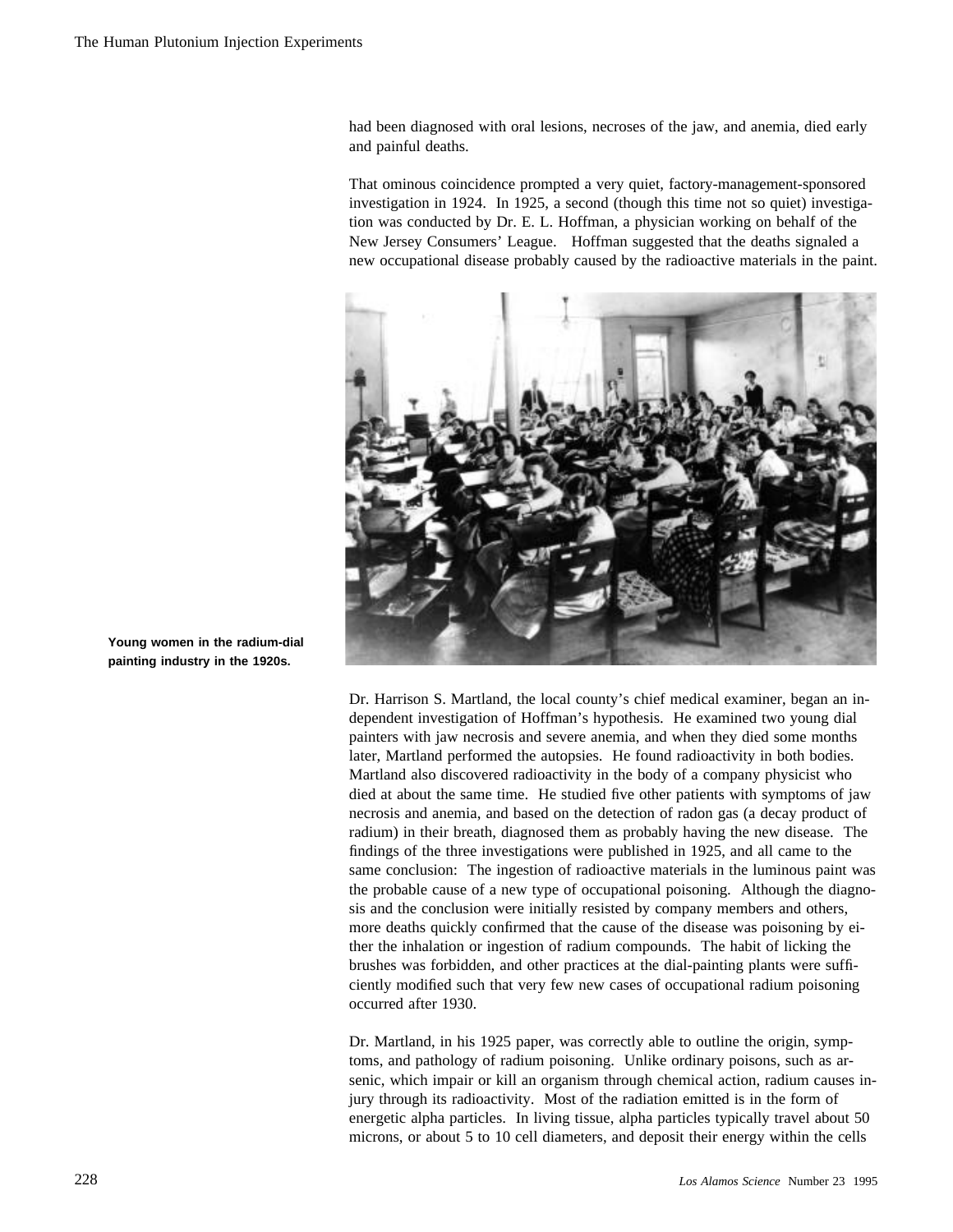through ionization processes. The resulting damage can result either in direct cellular death (necrosis), or possibly in the generation of genetic mutations that initiate the development of cancer or tumor formation. (Alpha particles are not much of a biomedical threat if the radium or other radioactive source is outside the body. Barriers such as our clothing or the outer dead layers of our skin are effective shields against alpha bombardment.) When radium is ingested, the majority of material is rapidly excreted. However, since radium is chemically similar to calcium, a significant fraction is absorbed into the bloodstream and deposited mainly in the skeleton. The amount that remains within the body is called the "body burden," and it is effectively an internal radiation source. The continual alpha-particle bombardment of the bone-forming and blood-forming cells evidently caused the severe bone lesions and anemias seen in the dial painters.

In a 1929 paper, Martland observed that the cases of radium poisoning fell into two distinct groups: those acute cases in which symptoms appeared relatively soon after the exposure and ended in a rapid death and those cases in which the disease seemed to follow a much slower course. In the first group, later designated as cases of acute radium poisoning, the patients exhibited severe necrosis of the jaw bone, osteomyelitis (inflammation of the bone), crippling lesions of the bone, and severe anemia and leukopenia (depletion of white blood cells). Patients exhibited those symptoms anywhere from 1 to 7 years after having worked steadily in the industry for at least one year, and death came within months of the appearance of the symptoms. Acute radium poisoning was associated with body burdens (mostly deposited in the skeleton) of from 10 to 100 micrograms of radium and mesothorium. The body burdens of those fatal cases were estimated in rather rough fashion during post-mortem examinations.

The second group of patients, followed by Martland and other colleagues well into the 1950s, were identified as suffering from chronic radium poisoning. Those dial painters appeared to be in good health for about 5 to 15 years after exposure. During that time, however, they were harboring a silent, slowly progressing bone necrosis that would lead to rarefactions, holes, and mineralization within the skeletal system. The frank clinical symptoms that eventually appeared included the loosening of the teeth, followed by infection of the jaw bones, pathological bone fractures that occurred spontaneously or as a result of trauma, that healed very slowly, and that produced bony deformities, and finally cancers of the bone and adjacent structures. The cancers appeared anywhere from 12 to 23 years after exposure and were very often fatal. Those that suffered chronic radium poisoning were found to have residual body burdens of radium between about 0.7 and 23 micrograms, which was much lower, on average, than those associated with acute radium poisoning.

In the late 1920s the diagnosis of radium poisoning was done by Martland and others on the basis of the detection of radioactive gases, either radon (radon-222) or thoron (radon-220), in the breath of patients. Those inert gases are produced in the skeleton by the decay of radium-226 and radium-228 (mesothorium), respectively (see "Radium and Mesothorium"). From the bone, the gases diffuse into the bloodstream where they are transported to the lung and exhaled. Martland used his measurements of radioactive gases as a sort of flag that indicated whether or not a patient had been internally exposed to radium. He did not use this method to quantitatively assess the amount of radium inside the patient.

A sensitive quantitative means for measuring the radium body burden was not developed until Robley D. Evans entered the nascent field of radium toxicology. In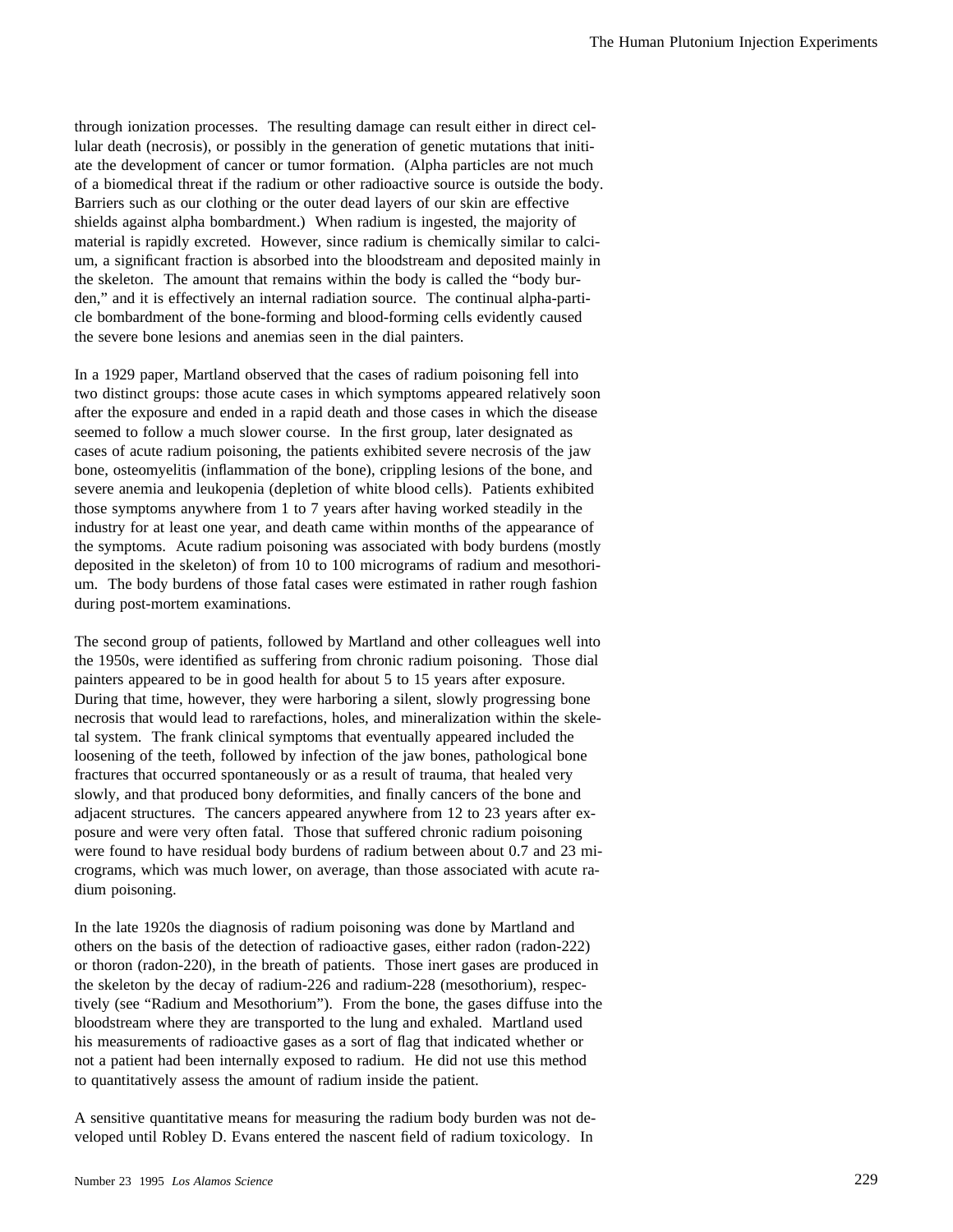

**Robley Evans in his laboratory at MIT.**

> 1932, Evans was a graduate student in physics under the famous Robert Millikan at Caltech. His thesis work involved, among other things, the development of highly sensitive accurate techniques for measuring radium and radon in geophysical samples. Following the scandal associated with Eben Byers' death, a representative from the Los Angeles County Health Department, inquiring about how to prevent such occurrences in California, was referred to Evans.

Evans became interested in the uptake, metabolism, and excretion of radium in living persons and realized that the key to studying those problems would be the ability to accurately measure the amount of radium present in the living body. However, the alpha particles emitted by radium are only weakly penetrating and cannot be used to measure the radium body burden; they simply do not make it out of the body. Therefore, Evans' idea was to measure what became known as the *in vivo* body burden by an indirect approach. Instead of measuring the alpha particles from radium, Evans would make measurements pertaining to three of the daughter products of radium (see "*In Vivo* Measurements of Radium"). Evans developed the technique in 1934 at MIT. It was many times more sensitive than previous techniques, allowing measurement of body burdens as small as 0.1 microgram. It was also easy to apply and was eventually used by all those involved in clinical studies of radium poisoning, including, of course, Dr. Martland.

Toward the end of 1940, the United States was gearing up for World War II, and radium-dial instruments were being produced in large quantities. Evans was again approached, this time by the U.S. Navy, about the subject of radium standards. (It is said that a captain in the Navy Medical Corps paid Evans a visit and insisted that he either provide the Navy with safety standards for radium-dial painters or face being inducted into the service where he would be forced to produce them.) Evans became part of nine-member committee formed by the National Bureau of Standards. Also on that committee were Martland and two other researchers who had done quantitative work on radium toxicity.

By February 1941, the committee had collected accurate information on the residual body burdens of 27 persons as well as their state of health. The 20 persons with radium body burdens in the range of 1.2 to 23 microcuries of activity, or 1.2 to 23 micrograms by weight (by definition, 1 gram of radium has an activity of 1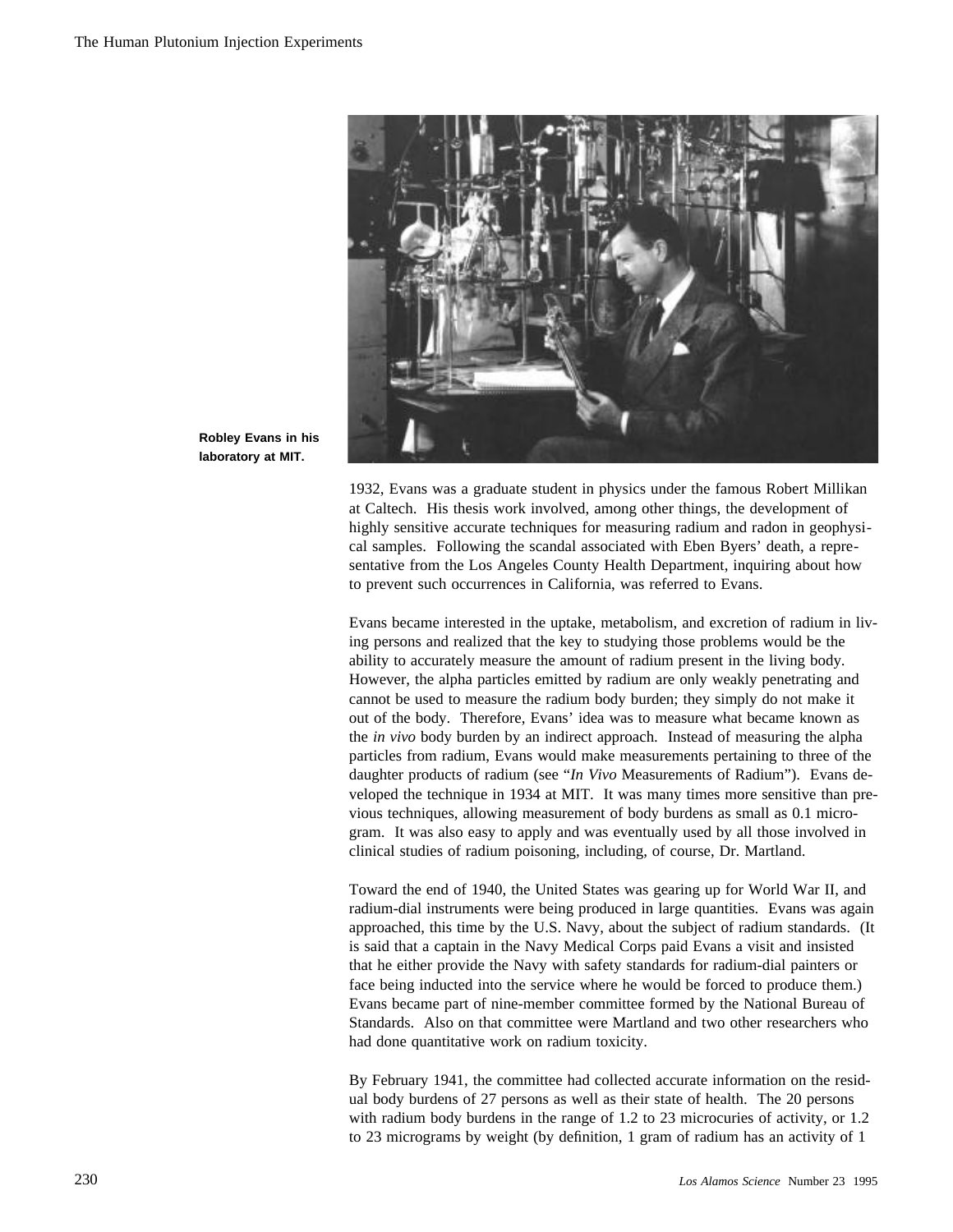### In Vivo Measurements of Radium

The technique by which Evans measured the *in vivo* radium body burden required two measurements, one involving the rate at which radon is expired in the breath and another involving the intensity of gamma rays emitted from the body. Together, these two measurements provided all the information that was needed to determine the amount of radium in a patient's body.



Radon, the first daughter of radium, is an inert gas. As such, it tends to diffuse from the skeleton into the bloodstream where it is transported to the lung and exhaled. Since one gram of radium is known to produce 2.1  $3 \times 10^{-6}$  curies of radon per second, the rate of radon exhalation can be used to measure the amount of radium in the body that produces the expired radon. Evans therefore developed a precise version of Martland's "breathalyzer test" to make an accurate measurement of the rate at which radon is exhaled. Exhaled air was collected and its radon content determined in an ionization chamber by measuring the alpha emissions from the radon decay.

That technique only measured a fraction of the body burden because some of the radon decayed before it could be exhaled. To determine the total body burden, a second measurement was necessary. Evans had to look farther down the decay chain of radium, past radon, to two gamma-emitting radioisotopes, lead-214 and bismuth-214. Because gamma rays are penetrating, they are easily detected outside the body. Evans used a "homemade, copper-screen-cathode" Geiger-Müller counter to measure the intensity of the gamma-ray emissions from the whole body and then worked backwards to determine the amount of radium required to produce that intensity. By adding the results of Evans' two measurements, the total in vivo radium body burden was deduced.



**The photograph above shows the breathalyzer test used by Evans to measure the amount of radon being exhaled per second. That amount turned out to be about 50 per cent of the total radon produced per second and thus reflected about 50 per cent of the total radium body burden.**

**The photograph at left illustrates the "meter-arc" method for measuring the fraction of the radium body burden that could not be determined from the radon test shown above. The body of the radium patient was positioned along an arc so that the gamma-ray detector was about 1 meter from the forehead, shoulder, abdomen, knees, and toes. The detector measured the gamma rays emanating from the patient's body. Those gamma rays were produced by lead-214 and bismuth-214, radioiosotopes located below radon in the radium decay chain. Thus, they originated from radon that decayed before reaching the lungs.**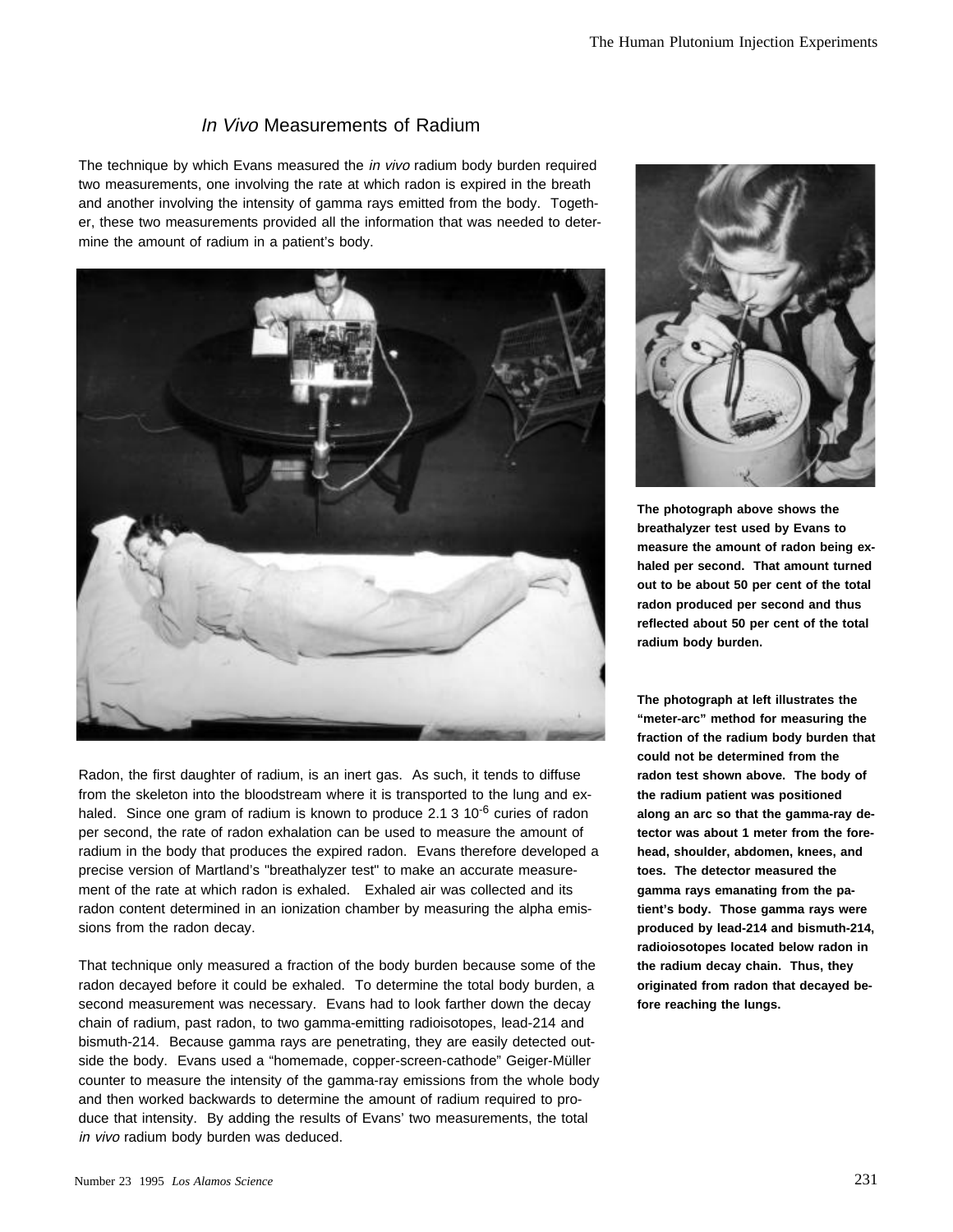curie), showed various degrees of injury, whereas the 7 persons with body burdens less than 0.5 microcurie showed no ill effects at all. Evans proposed to the committee that the tolerance level for the radium body burden in radium-dial painters be set "at such a level that we would feel perfectly comfortable if our own wife or daughter were the subject." With that thought in mind, the nine members unanimously decided to set the tolerance level at a factor of 10 below the level at which effects were seen, or 0.1 microcurie. On May 2, 1941, the standard for radium-226 was adopted in the National Bureau of Standards Handbook, seven months before Pearl Harbor and two months after the then secret discovery of plutonium.

Although the tolerance level of 0.1 microcurie was based on residual body burdens measured 15 to 20 years after intake, in practice it was used as the maximum permissible body burden at the time of intake. The initial body burdens of the subjects in Evans' study were typically about 10 to 100 times larger than the residual burdens he measured. Therefore, an additional safety factor of about 10 to 100 was built into the standard. In 1981, 40 years after the standard was set, Evans reported that no exception to the standard had been found among some 2000 observed radium patients. That is, no symptoms were ever observed for persons with body burdens of 0.1 microgram or less. That conclusions still holds today.

In 1944, when plutonium began to be produced in kilogram quantities, the experiences with radium forewarned scientists about plutonium's probable toxic effects and provided an essential quantitative basis for the creation of a plutonium standard. Robert Stone, the head of the Plutonium Project Health Division, made the earliest estimate of a permissible burden for plutonium by scaling the radium standard on the basis of the radiological differences between radium and plutonium. Those included the difference in their radioactivities and that of their daughters and the difference in the average energy of their alpha particles. The result indicated that, gram for gram, plutonium was a factor of 50 less toxic than radium, and the standard was set to 5 micrograms.

In July 1945, Wright Langham insisted that the 5-microgram standard be reduced by a factor of 5 on the basis of animal experiments that showed that plutonium was distributed in the bone differently, and more dangerously, than radium. Thus, the maximum permissible body burden for plutonium was set at 1 microgram. That limit was chosen to protect plutonium workers from the disasters that had befallen the radium-dial painters. As part of the effort to understand how to measure the plutonium body burden in living persons and to remove them from work if the burden got close to the limit, the human plutonium-injection experiments were carried out. (The story of those experiments is told in "The Human Plutonium Injection Experiments.")

Following those experiments, discussions at the Chalk River Conferences in Ontario, Canada, (1949 to 1953) led to further reductions in the plutonium standard to 0.65 micrograms, or 40 nanocuries, for a maximum permissible body burden. Since then, no further changes have been made, in part because no ill effects from plutonium have been observed in any exposed individual with the exception of one person—an individual with a body burden around the permissible level who died of a rare bone cancer that possibly was caused by plutonium.

As stated in the introduction, there is a dirth of information about the risks of plutonium. Consequently, the risks for plutonium-induced cancer of the bone, liver, and lung are based on the human data gathered for radium, radon, and thorium, respectively. The data gathered for radium-induced cancers (see Figure 2) are very